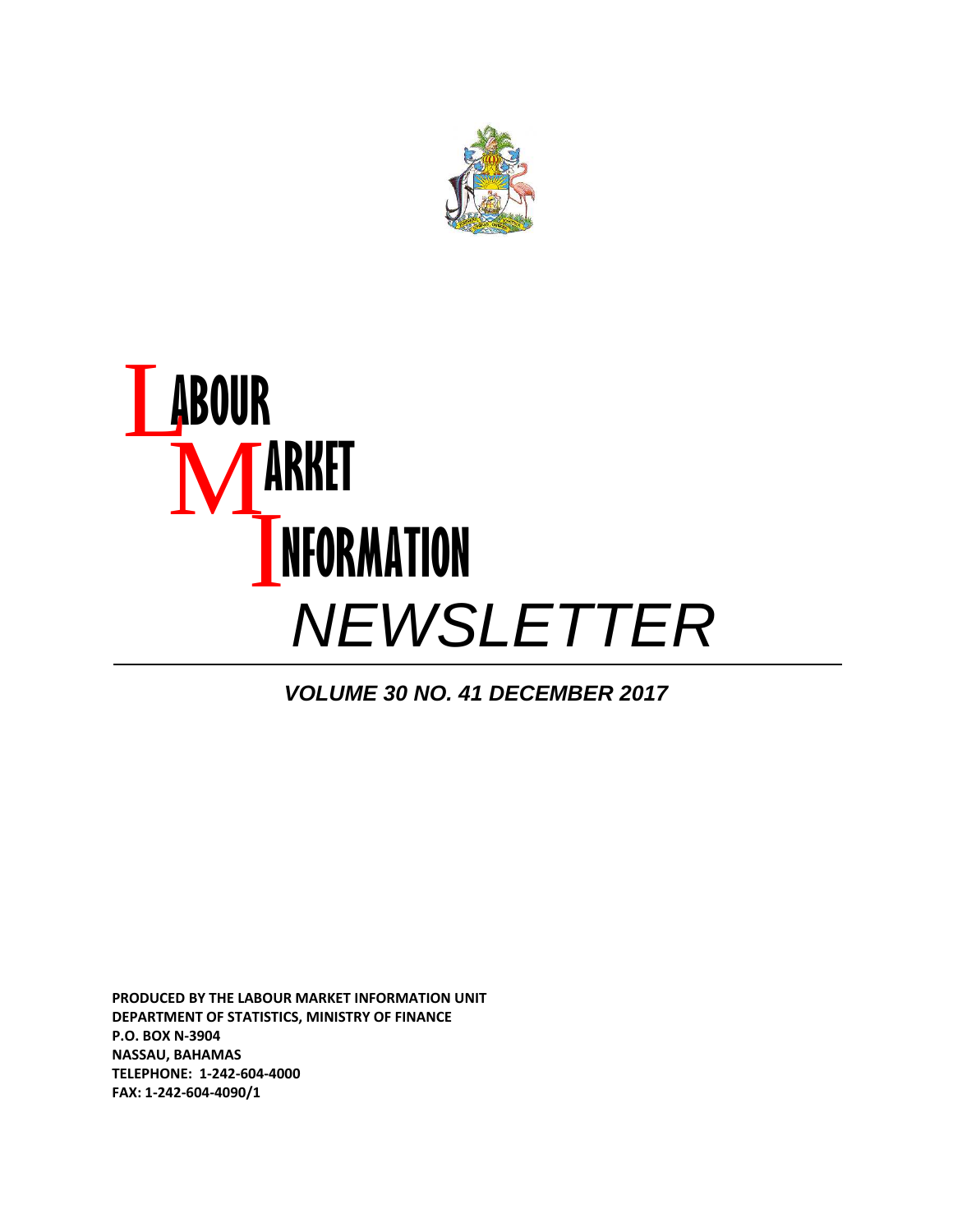#### TABLE OF CONTENTS

|         |                                                                                                                                             | PAGE NO. |
|---------|---------------------------------------------------------------------------------------------------------------------------------------------|----------|
| Table 1 | The College of the Bahamas<br>Graduates by Degree, Division and Sex<br>School Year 2016 - 2017                                              | 1        |
| Table 2 | The Bahamas Baptist College and Bible Institute<br>Graduates by Programme, Degree or Certificate<br>Earned and Sex: School Year 2016 - 2017 | 2        |
| Table 3 | Bahamas Technical and Vocational Institute<br>Graduates by Programme and Sex: 2016 - 2017                                                   | 3        |
| Table 4 | <b>Results of Standard Examinations</b><br>Bahamas General Certificate of Secondary Education<br>By Subject and Sex: All Bahamas 2017       | $4 - 6$  |
| Table 5 | <b>Results of Standard Examinations</b><br>Bahamas Junior Certificate of Education<br>By Subject and Sex: All Bahamas 2017                  | $7 - 8$  |
| Table 6 | Number of Persons Employed in the Accommodation and<br>Food Service Activities Industry by Gender 2004 -2016                                | 9        |
| Graph 1 | Number of Persons Employed in the Accommodation and<br>Food Service Activities Industry by Gender 2004 -2016                                | 10       |
| Graph 2 | Trend of Average Weekly Wage in the Accommodation and<br>Food Service Activities Industry by Gender 2004 -2016                              | 11       |
| Table 7 | Minimum Wage Information                                                                                                                    | 12       |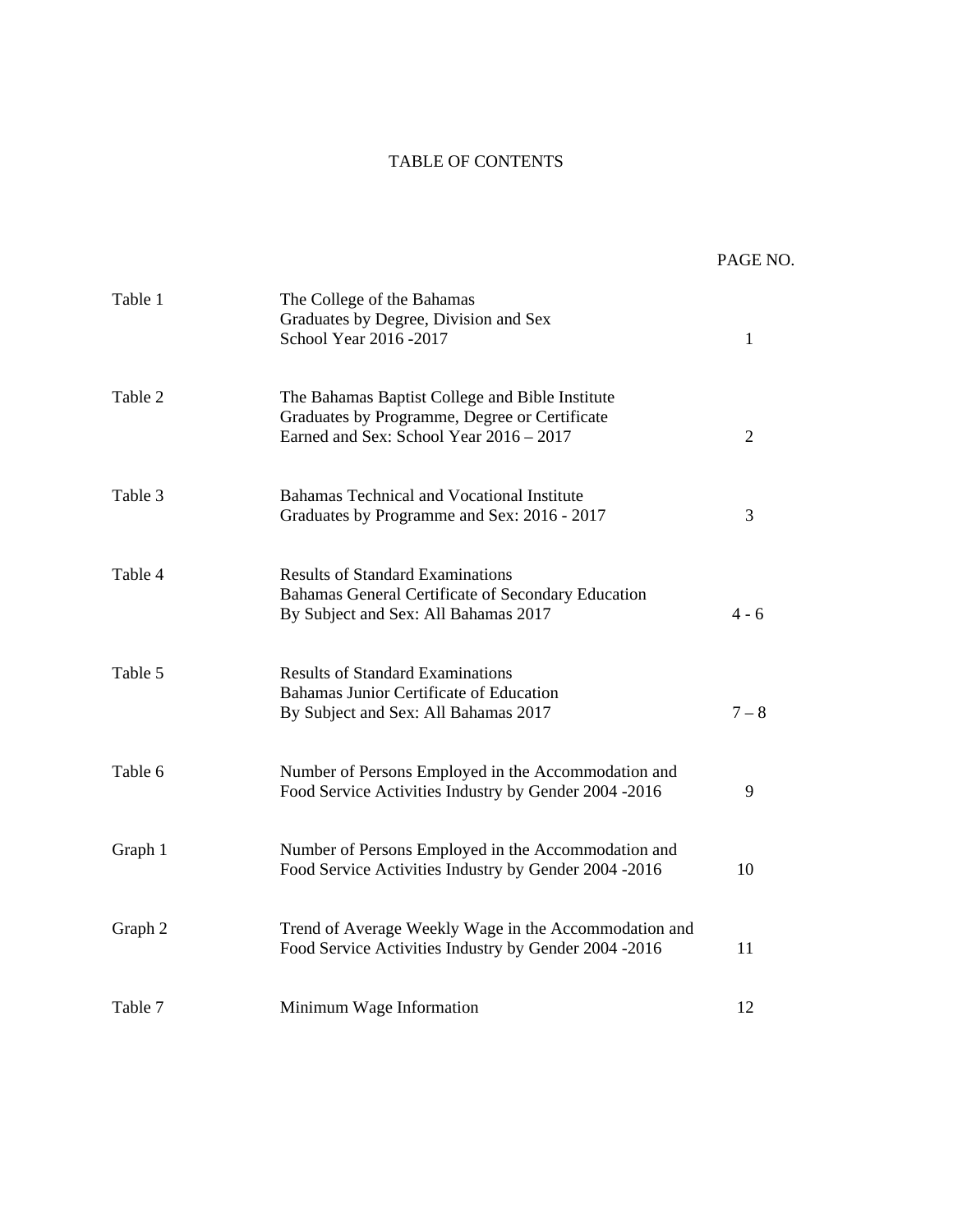### **GRADUATES BY DEGREE, DIVISION AND SEX SCHOOL YEAR 2016 ‐ 2017 THE COLLEGE OF THE BAHAMAS**

**TABLE 1**

| <b>Degree</b>                            | <b>Male</b>    | <b>Female</b> | <b>Total</b> |
|------------------------------------------|----------------|---------------|--------------|
| Associate                                | 46             | 78            | 124          |
| Baccalaureate                            | 76             | 340           | 416          |
| Certificate                              | $\mathbf 0$    | 4             | 4            |
| Diploma                                  | 3              | 32            | 35           |
| <b>Total</b>                             | 125            | 454           | 579          |
| <b>DIVISION</b>                          | <b>Male</b>    | <b>Female</b> | <b>Total</b> |
| <b>Culinary &amp; Hospitality</b>        |                |               |              |
| Management Institute                     | 7              | 36            | 43           |
| <b>School of Business</b>                | 39             | 101           | 140          |
| School of Chemistry,                     |                |               |              |
| <b>Environmental &amp; Life Sciences</b> | 11             | 47            | 58           |
| School of Communication &                |                |               |              |
| <b>Creative Arts</b>                     | 4              | 17            | 21           |
| <b>School of Education</b>               | 8              | 96            | 104          |
| <b>School of English Studies</b>         | $\overline{2}$ | 3             | 5            |
| School of Mathematics, Physics &         |                |               |              |
| Technology                               | 30             | 9             | 39           |
| School of Nursing & Allied Health        |                |               |              |
| Professions                              | $\mathbf{1}$   | 91            | 92           |
| <b>School of Social Sciences</b>         | 19             | 58            | 77           |
| <b>Total</b>                             | 121            | 458           | 579          |
| <b>Grand Total</b>                       | 246            | 912           | 1,158        |

*Source: University of The Bahamas (C.O.B)*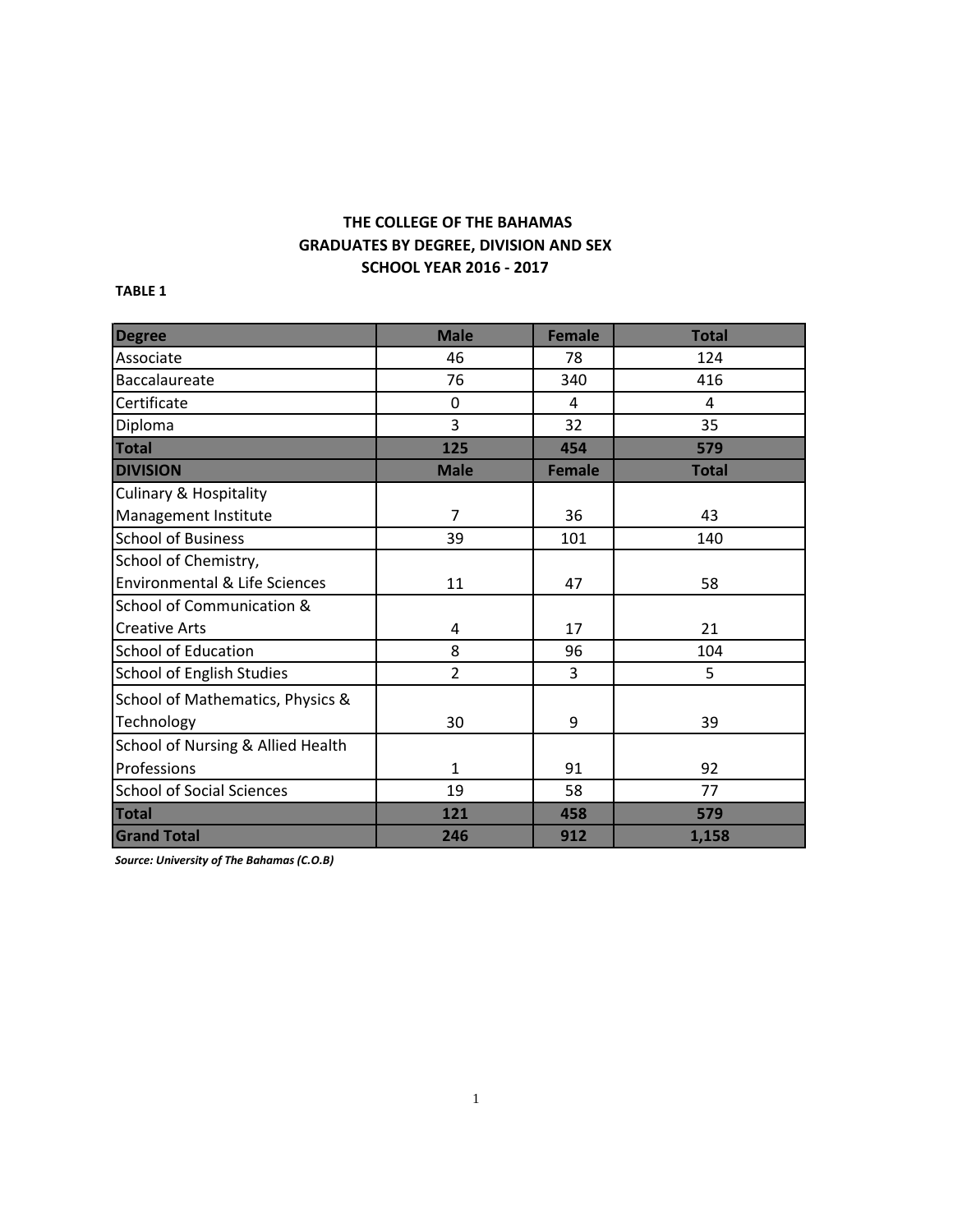#### **THE BAHAMAS BAPTIST COLLEGE AND BIBLE INSTITUTE GRADUATES BY PROGRAMME, DEGREE OR CERTIFICATE EARNED AND SEX SCHOOL YEAR 2016 ‐ 2017**

#### **TABLE 2**

| <b>Bachelor of Education Degree</b> | <b>Male</b>    | <b>Female</b>  | <b>Total</b>   |
|-------------------------------------|----------------|----------------|----------------|
| <b>Primary Education</b>            | 0              | 1              | 1              |
|                                     |                |                |                |
| <b>Associate of Arts Degree</b>     | <b>Male</b>    | <b>Female</b>  | <b>Total</b>   |
|                                     |                |                |                |
| Accounting                          | $\overline{2}$ | 10             | 12             |
| Biology                             | $\overline{0}$ | 0              | $\Omega$       |
| Biology/Chemistry                   | $\Omega$       | 4              | 4              |
| <b>Business Management</b>          | 3              | 3              | 6              |
| <b>Computer Information System</b>  | 5              | $\overline{2}$ | 7              |
| <b>Early Childhood Education</b>    | $\mathbf 0$    | 7              | 7              |
| Human Resource Management           | $\mathbf 0$    | 7              | 7              |
| Law & Criminal Justice              | 2              | 3              | 5              |
| Marketing                           | $\mathbf 0$    | $\mathbf 0$    | $\overline{0}$ |
| <b>Office Administration</b>        | 0              | $\mathbf 0$    | 0              |
| <b>Primary Education</b>            | $\mathbf 0$    | 9              | 9              |
| Psychology/Sociology                | $\mathbf 0$    | 3              | 3              |
| <b>Public Administration</b>        | $\mathbf 0$    | $\mathbf 0$    | $\mathbf 0$    |
| <b>Total</b>                        | 12             | 48             | 60             |
|                                     |                |                |                |
| <b>Certificate Program</b>          | <b>Male</b>    | <b>Female</b>  | <b>Total</b>   |
|                                     |                |                |                |
| Pre School Auxiliary Certificate    | $\mathbf 0$    | $\overline{1}$ | 1              |
| The Bahamas Baptist Bible Institute |                |                |                |
| (Biblical Studies)                  | $\mathbf 0$    | 1              | $\mathbf{1}$   |
| <b>Total</b>                        | $\bf{0}$       | $\overline{2}$ | $\overline{2}$ |
| <b>Grand Total</b>                  | 12             | 51             | 63             |

*Source: The Bahamas Baptist Community College & Bible Institute*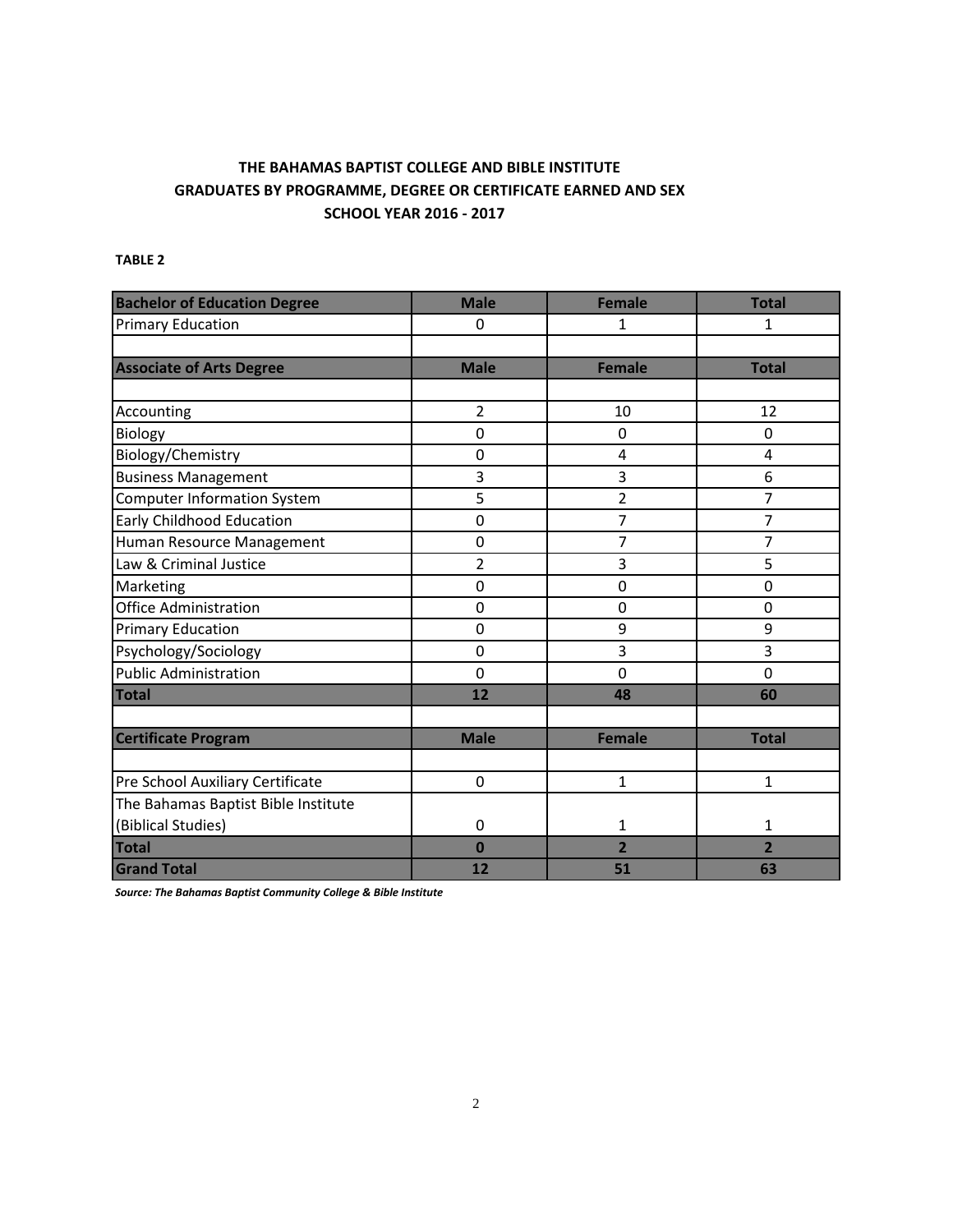#### **Bahamas Technical and Vocational Institute Graduates By Programme and Sex 2016 ‐2017 SCHOOL YEAR: 2016 ‐ 2017**

#### **TABLE 3**

|                             |                                                    | <b>Male</b>    | <b>Female</b>  | <b>Total</b>   |
|-----------------------------|----------------------------------------------------|----------------|----------------|----------------|
| <b>Associate of Applied</b> | <b>Business Office Technology AAS</b>              | 0              | 9              | 9              |
| <b>Science Degree</b>       | <b>Office Administration AAS</b>                   | 1              | 35             | 36             |
|                             | Information Technology Management Repairs AAS      | 3              | 4              | $\overline{7}$ |
|                             | <b>Construction Technology AAS</b>                 | 5              | 0              | 5              |
|                             | Electronics Engineering Installers & Repairers AAS | $\overline{2}$ | $\Omega$       | 2              |
|                             | <b>Total</b>                                       | 11             | 48             | 59             |
| <b>Diploma</b>              | Cosmetology                                        | $\mathbf{0}$   | 14             | 14             |
|                             | Massage Therapy                                    | 0              | 10             | 10             |
|                             | <b>Fashion Design Production II</b>                | $\Omega$       | $\overline{2}$ | $\overline{2}$ |
|                             | <b>Total</b>                                       | $\bf{0}$       | 26             | 26             |
| <b>Certificate</b>          | Auto Collision                                     | $\overline{2}$ | $\mathbf 0$    | $\overline{2}$ |
|                             | <b>Auto Mechanics</b>                              | $\overline{4}$ | 1              | 5              |
|                             | <b>Barbering</b>                                   | 14             | $\mathbf{1}$   | 15             |
|                             | Carpentry                                          | 5              | $\Omega$       | 5              |
|                             | Electronics & Cable Installation                   | $\mathbf{1}$   | $\Omega$       | $\mathbf{1}$   |
|                             | 9                                                  | $\Omega$       | 9              |                |
|                             | $\Omega$                                           | 11             | 11             |                |
|                             | <b>Fashion Design Production I</b>                 | $\Omega$       | 8              | 8              |
|                             | Heating Ventilation & Air Conditioning (HVAC)      | 3              | $\Omega$       | 3              |
|                             | Information Technology Entry Level                 | $\mathbf{1}$   | $\overline{2}$ | 3              |
|                             | <b>Information Technology Support Specialist</b>   | $\overline{2}$ | $\Omega$       | $\overline{2}$ |
|                             | Masonry                                            | $\mathbf{1}$   | $\Omega$       | $\mathbf{1}$   |
|                             | Nail Technology                                    | $\Omega$       | $\overline{7}$ | $\overline{7}$ |
|                             | Office Assistant                                   | $\overline{2}$ | 23             | 25             |
|                             | Plumbing                                           | 3              | $\mathbf{1}$   | 4              |
|                             | Welding                                            | $\mathbf{1}$   | $\Omega$       | $\mathbf{1}$   |
|                             | <b>Total</b>                                       | 48             | 54             | 102            |
|                             | <b>Grand Total</b>                                 | 59             | 128            | 187            |

*Source: Bahamas Technical and Vocational Institute*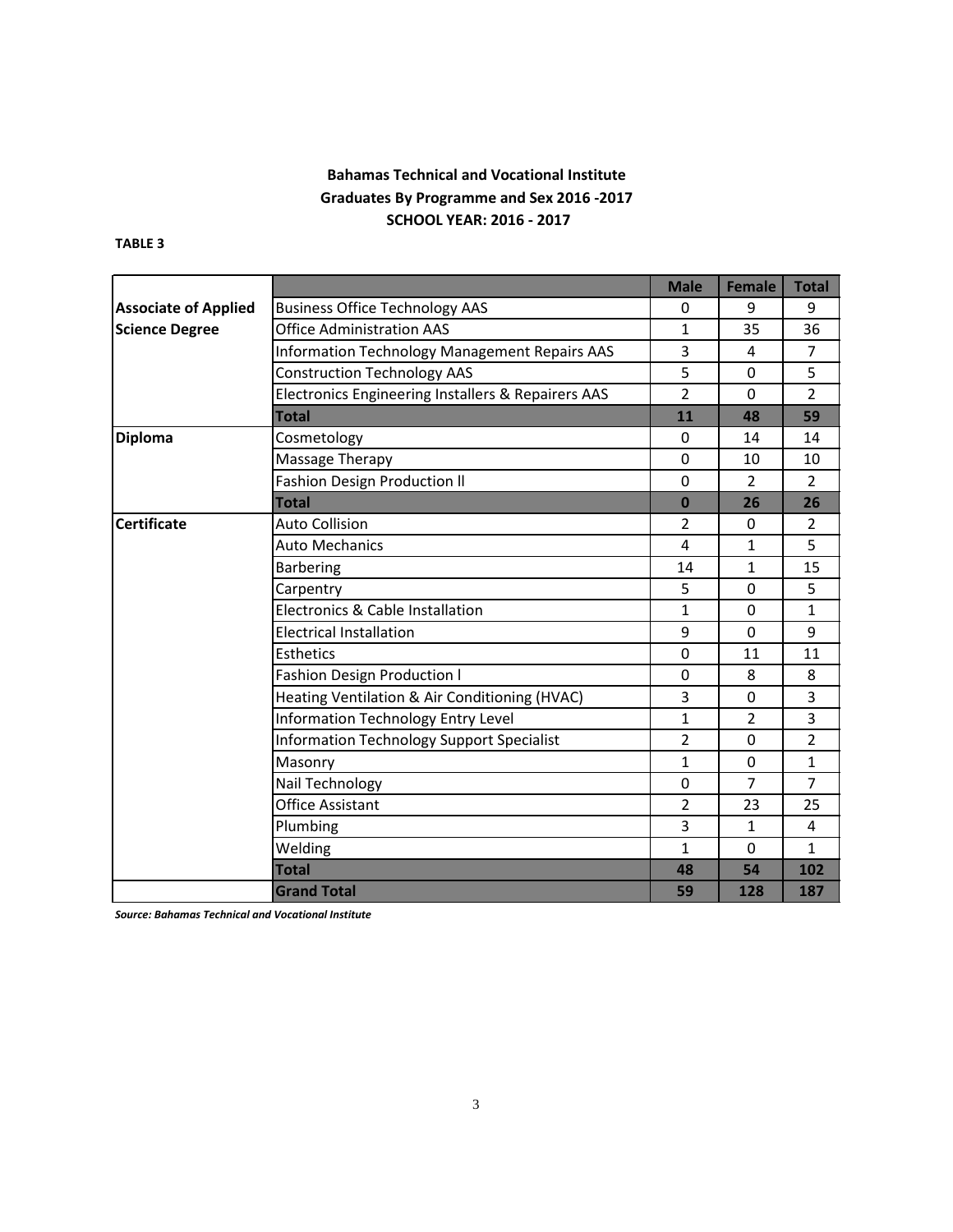BAHAMAS GENERAL CERTIFICATE OF SECONDARY EDUCATION (B.G.C.S.E.) **BAHAMAS GENERAL CERTIFICATE OF SECONDARY EDUCATION (B.G.C.S.E.)** BY SUBJECT AND SEX: ALL BAHAMAS 2017 **BY SUBJECT AND SEX: ALL BAHAMAS 2017** RESULTS OF STANDARD EXAMINATIONS **RESULTS OF STANDARD EXAMINATIONS**

**TABLE 4**

|                           |        | Number  |            |                       |                |                 |                  | <b>2017</b>            |                 |                          |                   |                 |
|---------------------------|--------|---------|------------|-----------------------|----------------|-----------------|------------------|------------------------|-----------------|--------------------------|-------------------|-----------------|
| Courses                   | Sex    |         | Number Sat |                       |                |                 |                  | <b>Grades Attained</b> |                 |                          |                   |                 |
|                           |        | Entered |            | Grade A               | Grade B        | Grade C         | Grade D          | Grade E                | Grade F         | Grade G                  | Grade U           | ABS             |
| Literature                | Male   | 345     | 321        | $\overline{ }$        | $\mathbf{z}$   | $\overline{11}$ | 98               |                        |                 |                          |                   | 24              |
|                           | Female | 635     | 592        | 28                    | 147            | 252             | 127              | 25<br>35               | $\sim$          | $\overline{\phantom{0}}$ | ٠                 | $\frac{4}{3}$   |
|                           | Total  | 980     | 913        |                       | 218            | 369             | 225              | င္ၿ                    | LO <sub>1</sub> | ᆸ                        | $\circ$           | 5               |
| English Language          | Male   | 2,069   | 1,905      | 78                    | $\mathfrak{c}$ | 414             | 736              | 423                    | 123             |                          |                   | 164             |
|                           | Female | 2,988   | 2,781      | 193                   | 156            | 826             | 1,036            | 418                    | 112             | <b>S 3 8</b>             | $\infty$ $\infty$ | 207             |
|                           | Total  | 5,057   | 4,686      | 271                   | 229            | 1,240           | 1,772            | $\overline{a}$         | 235             |                          | $\mathfrak{a}$    | 371             |
| <b>Book-Keeping &amp;</b> | Male   | 175     | 157        |                       |                | 47              |                  | $\overline{17}$        | ఞ               |                          |                   | $^{18}$         |
| Accounts                  | Female | 383     | 356        | <b>5 % a</b>          | 289            | 65              | 220              | $\overline{49}$        | $\ddot{a}$      | 73.74                    | 335               | 27              |
|                           | Total  | 558     | 513        |                       |                | 112             |                  | ಹಿ                     | 5               |                          |                   | 45              |
| Economics                 | Male   | 86      | 67         |                       | თ              |                 |                  | თ                      |                 |                          | ٠.                | 5               |
|                           | Female |         | 185        | 23                    |                | ិ 2 <b>ខ</b>    | 1482             | $\overline{a}$         | $\frac{2}{12}$  | $4\frac{11}{2}$          | $\sim$            | $\overline{24}$ |
|                           | Total  | 209     | 252        | 83                    | 29             |                 |                  | 28                     | ្ម              | 15                       | $\sim$            | $\ddot{a}$      |
| Office Procedures         | Male   | 99      | 84         |                       | $\infty$       | o,              |                  |                        | S.              |                          | ٠.                | 15              |
|                           | Female | 325     | 277<br>361 | $\frac{8}{28}$        | $\frac{3}{2}$  | 42              | 279              | 288                    | $\overline{a}$  | 5<br>5<br>5<br>5         | $\sim$ $\sim$     | $\frac{8}{3}$   |
|                           | Total  | 424     |            |                       |                | ᄓ               |                  |                        | ႙               | $\overline{\mathbf{u}}$  |                   | ය               |
| Keyboarding Skills        | Male   | 408     | 382        | 34                    | 46             | 52              | $81$             | 65                     | $\frac{8}{3}$   | 31                       |                   | 26              |
|                           | Female | 706     | 673        | 95                    | 115            | 116             | 122              | 114                    | 57              | 73                       | 25<br>31          | 33              |
|                           | Total  | 1,114   | 1,055      | 129                   | 161            | 168             | 203              | 179                    | 105             |                          | ူ့                | ဌာ              |
| Commerce                  | Male   | 184     | 142        |                       |                | 13              | 45               | 23                     |                 |                          | ٠                 | $\overline{4}$  |
|                           | Female | 362     | 301        | 957                   | 282            | $\overline{a}$  | 65               | G 33                   | <b>25</b><br>28 | <b>5 8 7</b>             |                   | 61              |
|                           | Total  | 546     | 43         |                       |                | S3              | $\overline{110}$ |                        | ះ               |                          |                   | 103             |
| <b>Biology</b>            | Male   | 1,291   | 1,142      |                       |                | 488             | 195              | 197                    | 134             |                          | $\overline{1}$    | 149             |
|                           | Female | 2,011   | 1,865      | $177$<br>$24$         | $\frac{8}{25}$ | 866             | 356              | 289                    | 164             | $rac{56}{79}$            | $\overline{17}$   | 146             |
|                           | Total  | 3,302   | 3,007      |                       |                | 1,354           | នី               | 486                    | 298             | 135                      | $\mathbf{a}$      | 295             |
| Chemistry                 | Male   | 274     | 257        |                       | 9t             | 129             |                  | 35                     |                 | к.                       | ٠                 |                 |
|                           | Female | 543     | 517<br>774 | $\overline{2}$ ສ<br>ສ | 45             | 263             |                  | 68                     | 48              | $\mathbf \omega$         | $\mathbf{I}$      | 26              |
|                           | Total  | 817     |            |                       | ಡ              | 392             |                  | 103                    | 32              | G                        | ۰                 | $\mathbf{d}^2$  |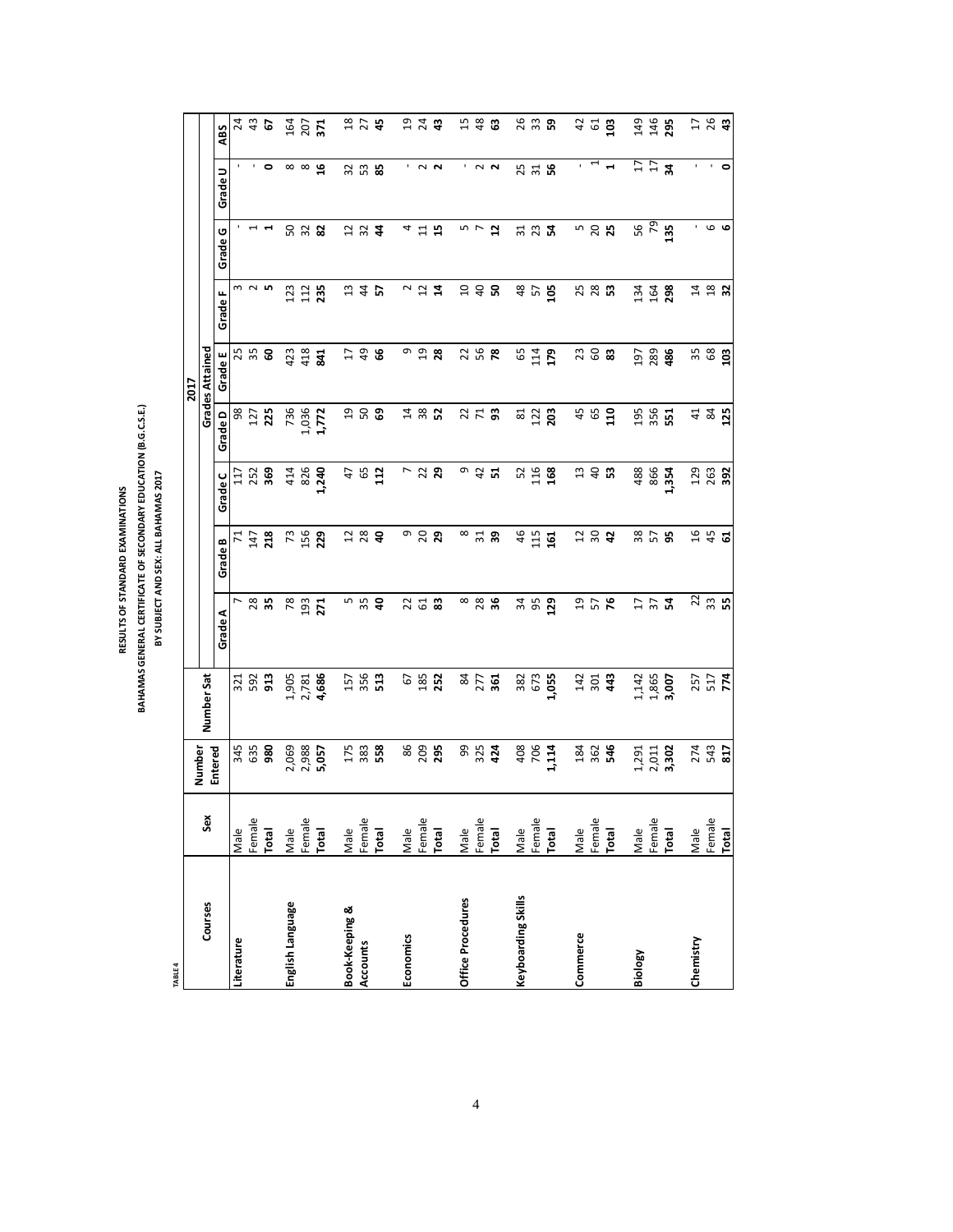RESULTS OF STANDARD EXAMINATIONS **RESULTS OF STANDARD EXAMINATIONS**

# BAHAMAS GENERAL CERTIFICATE OF SECONDARY EDUCATION (B.G.C.S.E.)<br>BY SUBECT AND SEX: ALL BAHAMAS 2017 **BAHAMAS GENERAL CERTIFICATE OF SECONDARY EDUCATION (B.G.C.S.E.) BY SUBJECT AND SEX: ALL BAHAMAS 2017**

**TABLE 4 CONTD.**

TABLE 4 CONTD.

|                         |                                | Number                   |                             |                             |                                           |                  |                   | 2017                                                                                                                                                                                                                                                                                                                |                             |                                               |                          |                       |
|-------------------------|--------------------------------|--------------------------|-----------------------------|-----------------------------|-------------------------------------------|------------------|-------------------|---------------------------------------------------------------------------------------------------------------------------------------------------------------------------------------------------------------------------------------------------------------------------------------------------------------------|-----------------------------|-----------------------------------------------|--------------------------|-----------------------|
| Courses                 | Sex                            | Entered                  | Number Sat                  |                             |                                           |                  |                   | <b>Grades Attained</b>                                                                                                                                                                                                                                                                                              |                             |                                               |                          |                       |
|                         |                                |                          |                             | Grade A                     | Grade B                                   | Grade C          | Grade D           | Grade E                                                                                                                                                                                                                                                                                                             | Grade F                     | Grade G                                       | Grade                    | ABS                   |
| <b>Combined Science</b> | Male                           |                          | 199                         |                             |                                           |                  |                   |                                                                                                                                                                                                                                                                                                                     |                             |                                               |                          |                       |
|                         | Female                         | 224<br>405               | 378<br>577                  | <b>2 % 8</b>                | $\frac{3}{2}$ $\frac{3}{2}$               | <u>ន ន ន</u>     | 235               | 33 <b>25</b>                                                                                                                                                                                                                                                                                                        | 8 H Z                       | $\frac{3}{2}$ $\frac{5}{4}$                   | 044                      | 25<br>27<br><b>22</b> |
|                         | Total                          | 629                      |                             |                             |                                           |                  |                   |                                                                                                                                                                                                                                                                                                                     |                             |                                               |                          |                       |
|                         |                                |                          |                             |                             |                                           |                  |                   |                                                                                                                                                                                                                                                                                                                     |                             |                                               |                          |                       |
| Physics                 | Male                           |                          | 281                         |                             |                                           |                  |                   |                                                                                                                                                                                                                                                                                                                     |                             |                                               |                          | 23                    |
|                         | Female                         | 304                      | 358                         | 8 <del>4</del> 7            | $\frac{4}{3}$ $\frac{1}{2}$ $\frac{5}{2}$ | 980              | $\frac{2}{3}$ និ  | $\frac{1}{2}$ $\frac{1}{2}$ $\frac{1}{2}$ $\frac{1}{2}$ $\frac{1}{2}$ $\frac{1}{2}$ $\frac{1}{2}$ $\frac{1}{2}$ $\frac{1}{2}$ $\frac{1}{2}$ $\frac{1}{2}$ $\frac{1}{2}$ $\frac{1}{2}$ $\frac{1}{2}$ $\frac{1}{2}$ $\frac{1}{2}$ $\frac{1}{2}$ $\frac{1}{2}$ $\frac{1}{2}$ $\frac{1}{2}$ $\frac{1}{2}$ $\frac{1}{2}$ | 268                         | $\begin{array}{c} 2 & 8 \\ 3 & 8 \end{array}$ | e w                      | 10 <sub>3</sub>       |
|                         | Total                          | 672                      | 639                         |                             |                                           |                  |                   |                                                                                                                                                                                                                                                                                                                     |                             |                                               | $\overline{1}$           |                       |
| Mathematics             | Male                           | 1973                     |                             |                             |                                           |                  | 289               |                                                                                                                                                                                                                                                                                                                     |                             |                                               | 199                      | 159                   |
|                         | Female                         | 2854                     | 1,814<br>2,638              |                             | $51$<br>$90$                              | 361<br>503       |                   |                                                                                                                                                                                                                                                                                                                     | 280<br>430                  |                                               | 268                      | 216                   |
|                         | Total                          | 4827                     | 4452                        | $\frac{2}{8}$ $\frac{1}{1}$ | $\overline{141}$                          | 864              | 442<br>731        | 293<br>425<br>718                                                                                                                                                                                                                                                                                                   | <b>PIO</b>                  | 279<br>391<br>670                             | 467                      | 375                   |
| Carpentary & Joinery    | Male                           |                          |                             | $\overline{28}$             | 49                                        |                  | 34                |                                                                                                                                                                                                                                                                                                                     |                             |                                               | $\sim$                   | 46                    |
|                         | Female                         |                          |                             | L                           | 4                                         | $\frac{55}{7}$   | 4                 | $\frac{4}{3}$ $\frac{3}{2}$                                                                                                                                                                                                                                                                                         | $\frac{1}{2}$               | $m \circ m$                                   | $\mathbf{\mathbf{t}}$    | $\circ$               |
|                         | Total                          | 238<br>34<br>272         | $\frac{28}{28}$             | $\overline{35}$             | 53                                        | 62               | 38                |                                                                                                                                                                                                                                                                                                                     |                             |                                               | m                        | 52                    |
| Graphical               | Male                           |                          | 194                         | $\frac{8}{18}$              |                                           | 80               | 28                | 9                                                                                                                                                                                                                                                                                                                   | 4                           | $\overline{\phantom{0}}$                      |                          |                       |
| Communications          | Female                         |                          | 65                          | S                           |                                           | 29               | $\circ$           | $\circ$                                                                                                                                                                                                                                                                                                             | $\circ$                     | $\circ$                                       | $\circ$                  | 25                    |
|                         | Total                          | 219<br>70<br>289         | 259                         | $\overline{23}$             | <b>56<br/>25</b><br>81                    | 109              | $\overline{34}$   | ဖ                                                                                                                                                                                                                                                                                                                   | 4                           | $\mathbf{r}$                                  | ⊣                        | 30                    |
| Elecrical               | Male                           |                          |                             | $^{29}$                     | 31                                        | 36               | 18                | 13                                                                                                                                                                                                                                                                                                                  | e                           | G                                             | $10 \,$                  | 16                    |
| Installation            | Female<br>Total                | 171<br>38<br>209         | <b>155</b><br>35            | 12                          | $\overline{10}$                           | L                | $\frac{3}{21}$    | $\circ$                                                                                                                                                                                                                                                                                                             | $\frac{1}{10}$              | $\sim$                                        | $\circ$                  | $\frac{3}{19}$        |
|                         |                                |                          | 190                         | $\frac{4}{4}$               | $\frac{4}{4}$                             | 43               |                   | $\overline{a}$                                                                                                                                                                                                                                                                                                      |                             | 11                                            | ្ក                       |                       |
| Auto Mechanics          | Male                           | 102                      |                             | $\overline{ }$              |                                           | 23               |                   | $\overline{4}$                                                                                                                                                                                                                                                                                                      |                             | $\circ$                                       | $\overline{\phantom{0}}$ |                       |
|                         | Female<br>Total                | $\mathfrak{g}$           | $\frac{4}{5}$ $\frac{1}{5}$ | $\circ$                     | 5<br>5<br>5<br>5<br>5                     | $\circ$          | $rac{1}{25}$      | $\circ$                                                                                                                                                                                                                                                                                                             | 404                         | $\circ$                                       | $\circ$                  | $28$<br>$2$<br>30     |
|                         |                                | 105                      |                             | $\mathbf{r}$                |                                           | 23               |                   | न्न                                                                                                                                                                                                                                                                                                                 |                             | $\circ$                                       | $\mathbf{r}$             |                       |
| Clothing                | Male                           | $15 \,$                  |                             | $\circ$                     | $\mathbf{r}$                              | 4                |                   | $\mathbf{r}$                                                                                                                                                                                                                                                                                                        | $\overline{\phantom{0}}$    |                                               | $\circ$                  | 9                     |
| Construction            |                                | 120<br>135               | $\frac{9}{105}$             | $13$<br>$13$                | $18$<br>19                                | $\frac{20}{24}$  | $\frac{18}{18}$   |                                                                                                                                                                                                                                                                                                                     | $\frac{10}{11}$             | $\circ$ $\sim$ $\sim$                         | $\mathsf{c}$             | $15$<br>21            |
|                         | Female<br>Total                |                          | 114                         |                             |                                           |                  |                   | $\frac{21}{22}$                                                                                                                                                                                                                                                                                                     |                             |                                               | m                        |                       |
| Food and Nutrition      | Male                           | 116                      |                             | 2                           | $17 \,$                                   |                  | 27                |                                                                                                                                                                                                                                                                                                                     |                             | $\circ$                                       |                          | 25<br>86              |
|                         | Female                         | 492                      | <b>91</b><br>406            | $\frac{35}{37}$             | $\frac{81}{98}$                           | ង ដូ <b>ខ្ញុ</b> | $\frac{119}{146}$ | $\overline{2 \overline{3}}$                                                                                                                                                                                                                                                                                         | ന ഥ <b>യ</b>                | $\overline{a}$                                |                          |                       |
|                         | Total                          | 608                      | 497                         |                             |                                           |                  |                   |                                                                                                                                                                                                                                                                                                                     |                             |                                               | $\sim$                   | 111                   |
| History                 | Male<br>Female<br><b>Total</b> | $424$<br>$663$<br>$1087$ | $\frac{362}{562}$           | 81<br>171<br>252            | $\frac{61}{116}$                          | $\frac{56}{90}$  | <b>88176</b>      | 495                                                                                                                                                                                                                                                                                                                 | $\frac{1}{3}$ $\frac{1}{3}$ | ®ក<br>អ                                       | $m$ $\circ$ $\bm{m}$     | $\frac{62}{101}$      |
|                         |                                |                          |                             |                             |                                           |                  |                   |                                                                                                                                                                                                                                                                                                                     |                             |                                               |                          |                       |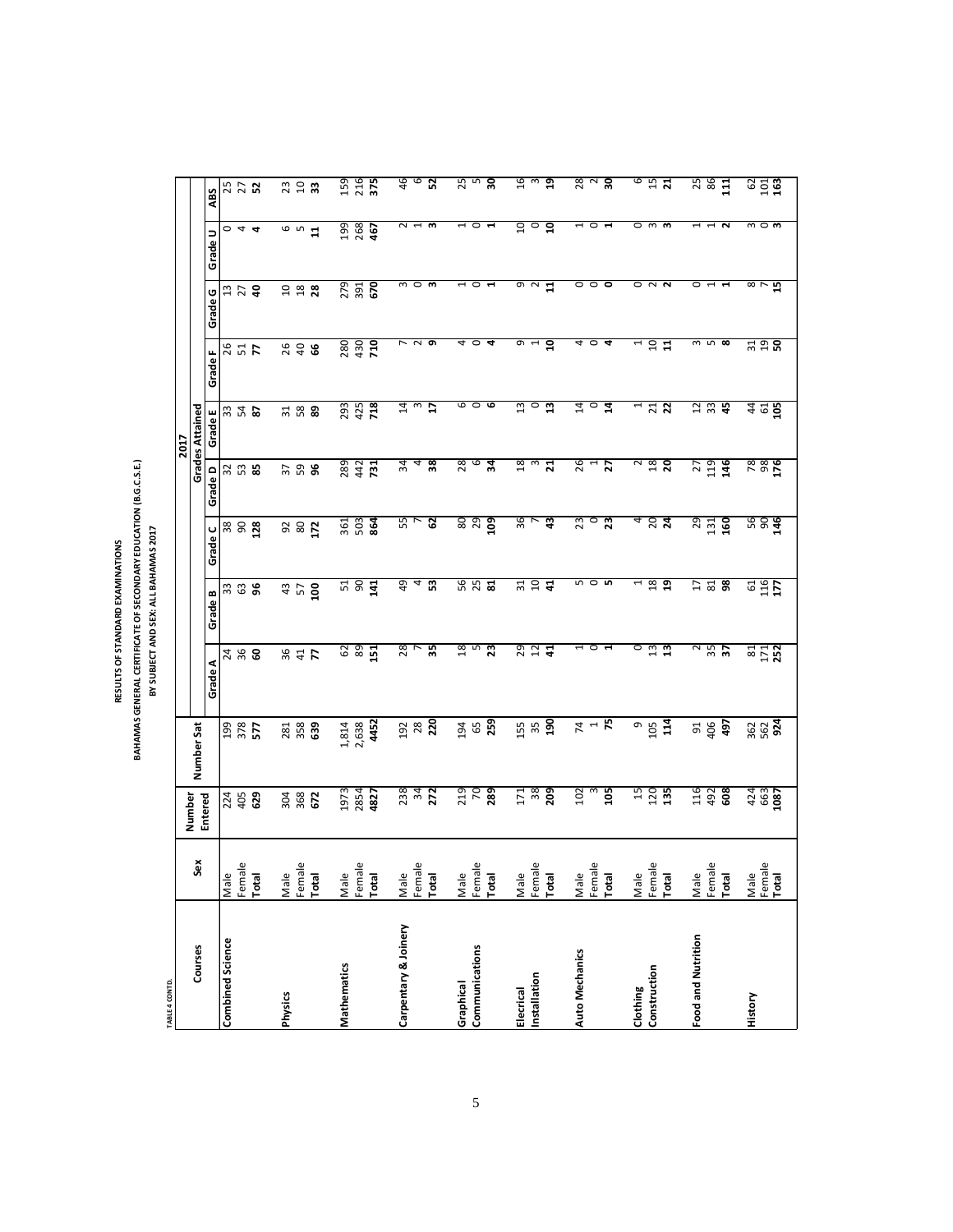| TABLE 4 CONTD.    |                                |                          |                   |                    |                         |                                      |                                    | 2017                   |                           |                                  |                    |                |
|-------------------|--------------------------------|--------------------------|-------------------|--------------------|-------------------------|--------------------------------------|------------------------------------|------------------------|---------------------------|----------------------------------|--------------------|----------------|
| Courses           | Sex                            | Number                   | Number Sat        |                    |                         |                                      |                                    | <b>Grades Attained</b> |                           |                                  |                    |                |
|                   |                                | Entered                  |                   | Grade A            | Grade B                 | Grade C                              |                                    | Grade E                | Grade F                   | Grade G                          | Grade U            | ABS            |
| Geograhy          | əleW                           | 990T<br>875<br>867       | 432<br>495        | 592<br>592         | 85<br>101<br><b>186</b> | 115<br>134                           | Grade D<br>88<br>102<br>190<br>190 | <b>G H R</b>           | $\frac{22}{23}$           | ⊄ ഗ 5                            | $\circ$            | er<br>13<br>19 |
|                   | Female<br>Total                |                          | 927               |                    |                         | 249                                  |                                    |                        |                           |                                  | 4                  |                |
| Religious Studies | Male                           | 876                      | 747               | 51                 | 140                     | 219                                  | 176                                | 109                    | $\overline{39}$           | 4                                | $\sim$             |                |
|                   | Female                         | 1330                     | 1,183             | 185                | 321                     | 331                                  | 215                                | $\frac{92}{201}$       | 27                        | თ                                | $\sim$             | 129<br>147     |
|                   | Total                          | 2206                     | 1930              | 236                | 461                     | 550                                  | 391                                |                        | 66                        | 20                               | LO.                | 276            |
| Art & Design A    |                                |                          | 147               | r                  |                         |                                      |                                    | თო                     |                           |                                  | 0                  |                |
|                   | Male<br>Female<br><b>Total</b> | 177<br>176<br><b>353</b> | $\frac{160}{307}$ | $\frac{28}{25}$    | 29<br>52<br><b>81</b>   | 5<br>5<br>9<br>1<br>1<br>1<br>9<br>1 | $\frac{1}{38}$                     | $12 \overline{ }$      | $\circ$<br>$\blacksquare$ | $\circ$<br>$\blacktriangleright$ | $\circ$<br>$\circ$ | 3046           |
| Art &Design B     |                                |                          |                   |                    | 46                      |                                      | 15                                 | $\overline{ }$         |                           | 1                                | $\mathord{\circ}$  |                |
|                   | Male<br>Female<br><b>Total</b> | 183<br>306<br>489        | $\frac{160}{272}$ | $rac{35}{64}$      | 115                     | 55<br>71                             | 18                                 | 4                      | $\circ$                   | $\circ$                          |                    |                |
|                   |                                |                          |                   | ஓ                  | 161                     | 126                                  | 33                                 | $\mathbf{1}$           | 1                         | ⊣                                | 0                  |                |
| Art & Design C    | Male                           |                          |                   | ⊣                  | r                       | $\overline{10}$                      | 4                                  | $\overline{ }$         | $\circ$                   | $\circ$                          | 0                  | m              |
|                   | Female<br>Total                | 28<br>37<br>65           | <b>23</b><br>28   | $\overline{a}$     | $10 \,$                 | 14                                   | $\sim$ $\circ$                     |                        | $\circ$                   | $\circ$                          |                    | ഐ              |
|                   |                                |                          | ភ                 |                    | 17                      | 24                                   |                                    | N                      | ۰                         | $\circ$                          | c                  | $\mathbf{z}$   |
| Music             | Male                           | 206                      | 168               |                    | 50                      | 45                                   |                                    | L                      | $\overline{\mathsf{c}}$   | 0                                |                    |                |
|                   | Female                         | 164<br>370               | 141               | <u>នា</u><br>ខេត្ត | 38                      | 35<br>80                             | <b>ដ ន ផ</b>                       | $^{\circ}$             | ⊣                         | $\circ$                          |                    | 382            |
|                   | Total                          |                          | 309               |                    | 88                      |                                      |                                    | 15                     | m                         | ۰                                | ۰                  |                |
| Spanish           |                                |                          | 290<br>648        |                    | 60                      | 99                                   | 99                                 | 26                     | 9                         | $\overline{\mathsf{c}}$          | $\circ$            | 39<br>66       |
|                   | Male<br>Female                 | $\frac{329}{714}$        |                   | $\frac{31}{75}$    | 170                     | 235                                  | 119                                | $\frac{37}{63}$        | G                         | $\epsilon$                       |                    |                |
|                   | Total                          |                          | 938               | 106                | 230                     | 334                                  | 185                                |                        | 15                        | LO.                              | 0                  | ខ្ន            |
| French            | Male                           |                          |                   | G                  | 20                      | $\overline{19}$                      | $\sharp$                           | S                      | w                         | $\mathsf{c}$                     |                    |                |
|                   | Female                         | 84<br>193                | <b>73</b><br>183  | $\frac{21}{30}$    | <u>ង ដ</u>              | 68                                   | 44                                 | $\frac{15}{20}$        | 4                         | $\circ$                          |                    | 122            |
|                   | Total                          | 277                      | 256               |                    |                         | 87                                   |                                    |                        | r                         | m                                | 0                  |                |
|                   |                                |                          |                   |                    |                         |                                      |                                    |                        |                           |                                  |                    |                |

RESULTS OF STANDARD EXAMINATIONS<br>BAHAMAS GENERAL CERTIFICATE OF SECONDARY EDUCATION (B.G.C.S.E.)<br>BY SUBJECT AND SEX: ALL BAHAMAS 2017 **BAHAMAS GENERAL CERTIFICATE OF SECONDARY EDUCATION (B.G.C.S.E.) BY SUBJECT AND SEX: ALL BAHAMAS 2017 RESULTS OF STANDARD EXAMINATIONS**

> ABS = Absent **= Unclassified ABS = Absent** U = Unclassified

Source: Examination and Assement Division, Ministry of Education *Source: Examination and Assement Division, Ministry of Education*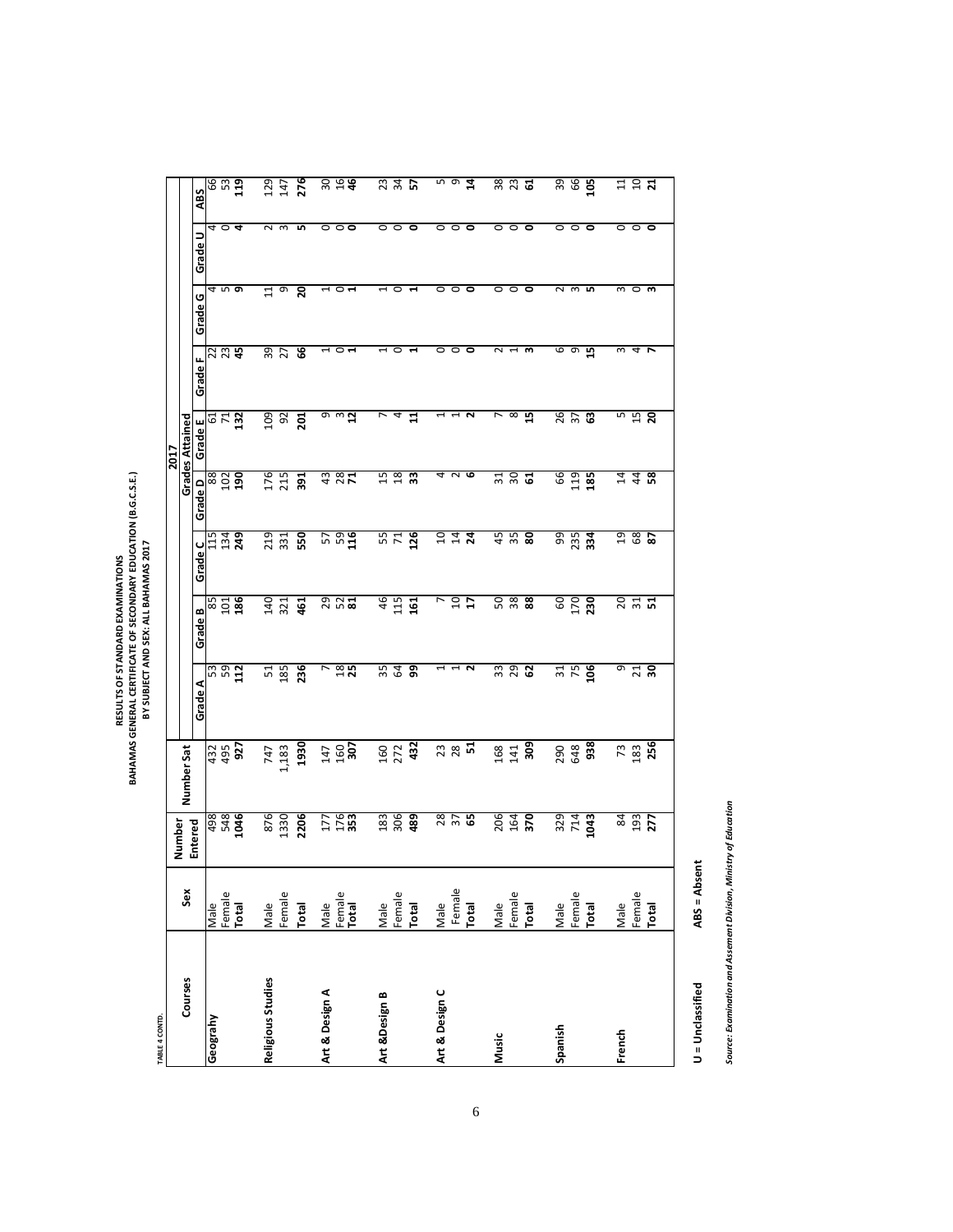RESULTS OF STANDARD EXAMINATION<br>BAHAMAS JUNIOR CERTIFICATE OF EDUCATION (B.J.C.)<br>BY SUBJECT AND SEX: ALL BAHAMAS - 2017 **BAHAMAS JUNIOR CERTIFICATE OF EDUCATION (B.J.C.) BY SUBJECT AND SEX: ALL BAHAMAS ‐ 2017RESULTS OF STANDARD EXAMINATION**

**TABLE 5**

|                       |        |         |            |         |            |                          |            | 2017                   |            |            |                |                          |
|-----------------------|--------|---------|------------|---------|------------|--------------------------|------------|------------------------|------------|------------|----------------|--------------------------|
| <b>COURSES</b>        | Sex    | Number  | Number     |         |            |                          |            | <b>Grades Attained</b> |            |            |                |                          |
|                       |        | Entered | <b>Sat</b> | Grade A | ∞<br>Grade | ں<br>Grade               | ≏<br>Grade | ш<br>Grade             | щ<br>Grade | ပ<br>Grade | ⊃<br>Grade     | ABS                      |
|                       |        |         |            |         |            |                          |            |                        |            |            |                |                          |
| <b>Mathematics</b>    | Male   | 4,539   | 4,008      | 369     | 554        | 894                      | 557        | 476                    | 364        | 293        | 501            | 531                      |
|                       | Female | 4,715   | 4,313      | 477     | 690        | 1019                     | 581        | 516                    | 349        | 305        | 376            | 402                      |
|                       | Total  | 9,254   | 8,321      | 846     | 1,244      | 1,913                    | ,138       | 992                    | 713        | 598        | 877            | 933                      |
| English Language      | Male   | 4,705   | 4,257      | 84      | 357        | P02                      | 870        | 822                    | 630        | 409        | 376            | 448                      |
|                       | Female | 4,509   | 4,215      | 215     | 628        | 847                      | 912        | 759                    | 490        | 229        | 135            | 294                      |
|                       | Total  | 9,214   | 8,472      | 299     | 985        | 1,556                    | 1,782      | 1,581                  | 1,120      | 638        | 511            | 742                      |
| General Science       | Male   | 2,046   | 1,875      | 159     | 284        |                          | 372        | 250                    | 222        | 133        | 107            | $\overline{171}$         |
|                       | Female | 2,439   | 2,288      | 217     | 352        | 348<br>420<br><b>768</b> | 475        | 329                    | 240        | 171        | 84             | 151                      |
|                       | Total  | 4,485   | 4,163      | 376     | 636        |                          | 847        | 579                    | 462        | 304        | 191            | 322                      |
| <b>Health Science</b> | Male   | 3,556   | 3,065      | 210     |            | 499                      | 497        | 536                    | 476        |            | 217            | 491                      |
|                       | Female | 3,634   | 3,302      | 325     | 281<br>376 | 612                      | 583        | 567                    | 446        | 349<br>285 | 108            | 332                      |
|                       | Total  | 7,190   | 6,367      | 535     | 657        | ,111                     | 1,080      | 1,103                  | 922        | 634        | 325            | 823                      |
| Religious Studies     | Male   | 3,198   | 2,871      | 174     | 339        | 477                      | 356        | 374                    | 384        | 323        | 44             | 327                      |
|                       | Female | 3,171   | 2,984      | 399     | 540        | 579                      | 369        | 360                    | 322        | 229        | 186            | 187                      |
|                       | Total  | 6,369   | 5,855      | 573     | 879        | 1,056                    | 725        | 734                    | 706        | 552        | 630            | 514                      |
| Social Studies        | Male   | 2,668   | 2,223      | 190     | 389        | 470                      | 583        |                        |            | 113        | $\overline{1}$ |                          |
|                       | Female | 2,875   | 2,563      | 402     | 573        | 1,047                    | 596        | 282<br>245             | 181<br>124 | 39         | r              | 445<br>312<br><b>757</b> |
|                       | Total  | 5,543   | 4,786      | 592     | 962        |                          | 1,179      | 527                    | 305        | 152        | 22             |                          |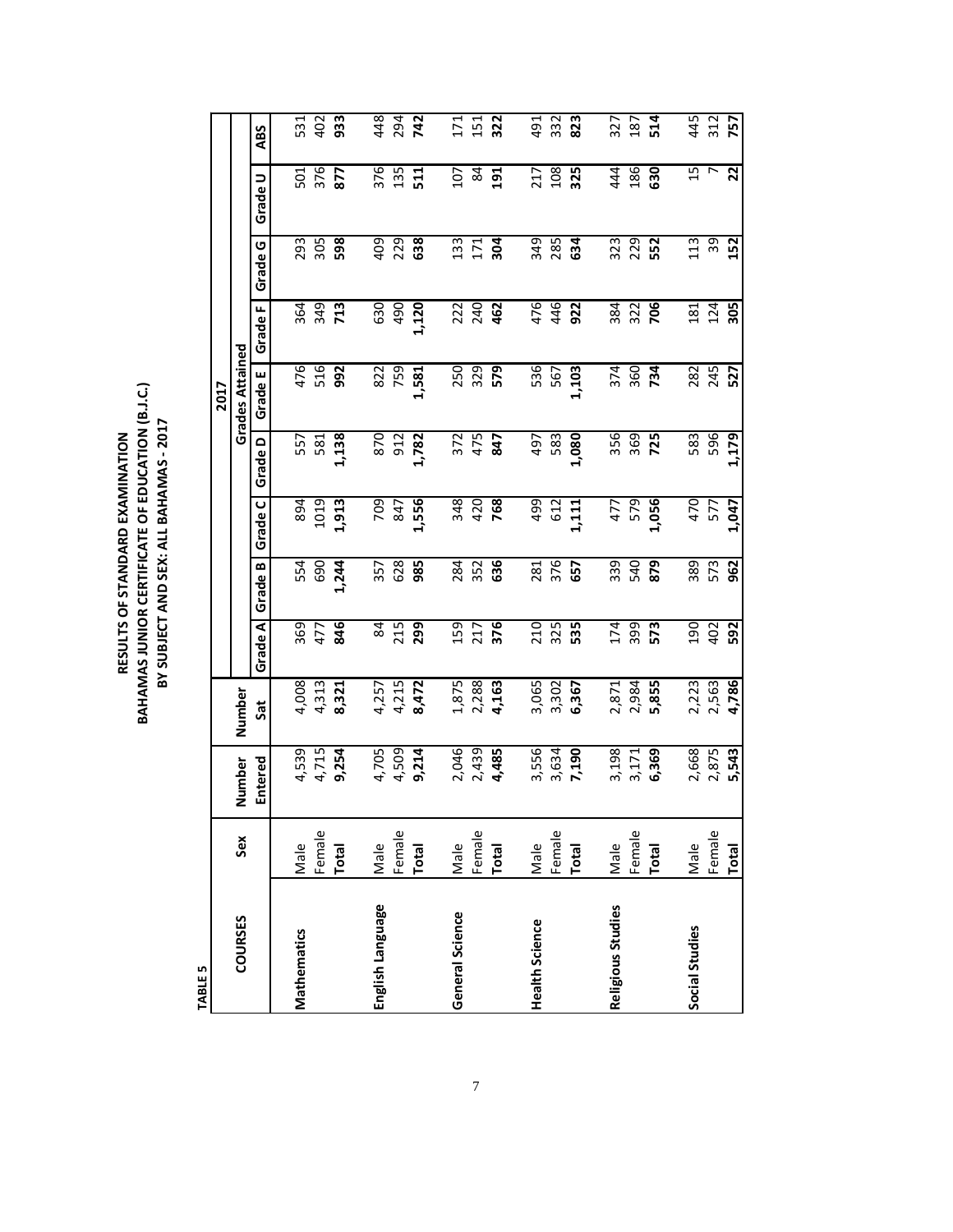RESULTS OF STANDARD EXAMINATION<br>BAHAMAS JUNIOR CERTIFICATE OF EDUCATION (B.J.C.)<br>BY SUBJECT AND SEX: ALL BAHAMAS - 2017 **BAHAMAS JUNIOR CERTIFICATE OF EDUCATION (B.J.C.) BY SUBJECT AND SEX: ALL BAHAMAS ‐ 2017RESULTS OF STANDARD EXAMINATION**

> TABLE 5 CONTD. **TABLE 5 CONTD.**

|                          |              |         |        |                 |            |                |                 | 2017                   |                 |            |                                   |                    |
|--------------------------|--------------|---------|--------|-----------------|------------|----------------|-----------------|------------------------|-----------------|------------|-----------------------------------|--------------------|
| <b>COURSES</b>           | Sex          | Number  | Number |                 |            |                |                 | <b>Grades Attained</b> |                 |            |                                   |                    |
|                          |              | Entered | Sat    | Grade A         | ≃<br>Grade | ں<br>Grade     | Grade D         | Grade E                | щ<br>Grade      | O<br>Grade | $\overline{\phantom{0}}$<br>Grade | <b>ABS</b>         |
|                          |              |         |        |                 |            |                |                 |                        |                 |            |                                   |                    |
| Home Economics           | Male         | 170     | 130    | 6               | 23         | 33             | SO              | $\overline{1}$         | m               | ٠          | ı                                 |                    |
|                          | Female       | 681     | 595    | 36              | 145        | 204<br>237     | 167             | 38                     | 4               |            |                                   | $rac{4}{8}$        |
|                          | <b>Total</b> | 851     | 725    | $\overline{a}$  | 168        |                | 217             | က္တ                    | ∼               |            | 0                                 | <b>126</b>         |
|                          |              |         |        |                 |            |                |                 |                        |                 |            |                                   |                    |
| Art                      | Male         | 512     | 385    | 16              | 99         | 175            | $\overline{78}$ | $\overline{1}$         | $\sim$          | ı          | ı                                 |                    |
|                          | Female       | 453     | 376    | 39              | 138        | 155            | 39              | LO                     | ٠               | ٠          |                                   | $\frac{17}{7}$ 7 8 |
|                          | <b>Total</b> | 965     | 761    | 55              | 237        | 330            | 117             | 20                     | ี               | 0          | 0                                 |                    |
|                          |              |         |        |                 |            |                |                 |                        |                 |            |                                   |                    |
| Craft Study              | Male         | 384     | 302    | $\overline{5}$  | 84         | 125            | 49              | 22                     | ω               | Ţ          | 0                                 | 82                 |
|                          | Female       | 559     | 496    | 42              | 187        | 188            | 66              | $\overline{11}$        | $\sim$          | ٠          | $\circ$                           | 63                 |
|                          | <b>Total</b> | 943     | 798    | 5               | 271        | 313            | 115             | 33                     | LŊ,             | 0          | 0                                 | 145                |
|                          |              |         |        |                 |            |                |                 |                        |                 |            |                                   |                    |
| <b>Technical Drawing</b> | Male         | 432     | 363    | 59              | 93         | 88             | 67              | 32                     | 13              | 4          | 1                                 | 69                 |
|                          | Female       | 169     | 147    | $\overline{38}$ | 35         | $\overline{4}$ | 18              | თ                      | $\sim$          | 7          |                                   | $\frac{2}{9}$      |
|                          | Total        | 601     | 510    | 103             | 128        | 132            | 85              | $\overline{4}$         | 15              | Lη         | H                                 |                    |
|                          |              |         |        |                 |            |                |                 |                        |                 |            |                                   |                    |
| Literature               | Male         | 736     | 639    | 27              | 121        | 189            | 162             | 92                     | $\overline{31}$ | 16         | $\overline{\phantom{0}}$          | 5                  |
|                          | Female       | 1,131   | 1,049  | 56              | 308        | 264            | 238             | 100                    | 32              | 12         |                                   | 82                 |
|                          | <b>Total</b> | 1,867   | 1,688  | 122             | 429        | 453            | <b>90</b>       | 192                    | යි              | 28         | 4                                 | 179                |

ABS = Absent **= Unclassified ABS = Absent** U = Unclassified Source: Examination and Assessment Division, Ministry of Education *Source: Examination and Assessment Division, Ministry of Education*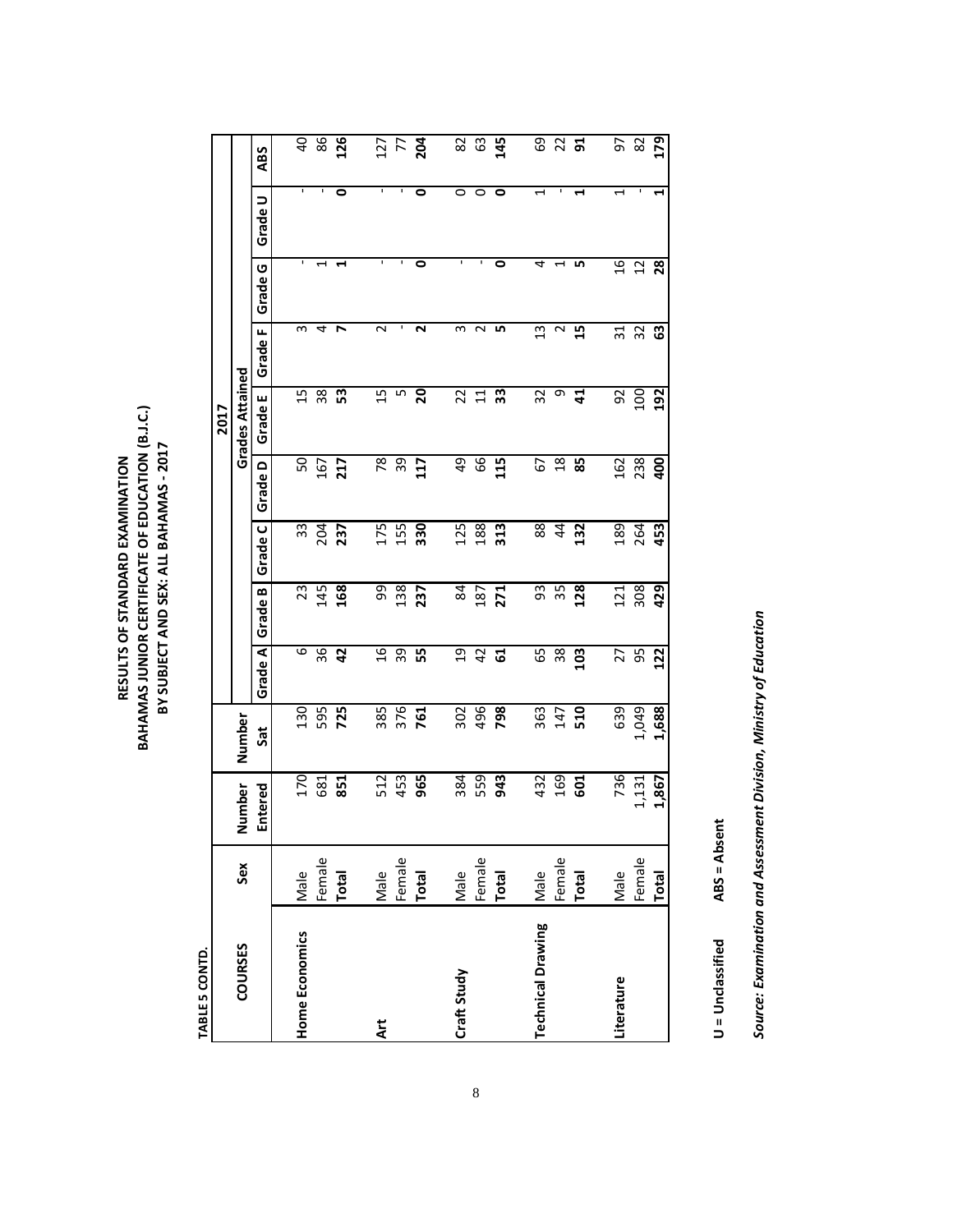**OCCUPATIONS AND WAGES IN THE ACCOMMODATION AND FOOD SERVICE ACTIVITIES INDUSTRY**<br>NUMBER OF EMPLOYED PERSONS AND AVERAGE WAGE PER WEEK BY ISLAND AND SEX<br>2004 - 2016 **OCCUPATIONS AND WAGES IN THE ACCOMMODATION AND FOOD SERVICE ACTIVITIES INDUSTRY NUMBER OF EMPLOYED PERSONS AND AVERAGE WAGE PER WEEK BY ISLAND AND SEX 2004 - 2016**

**TABLE 6**

| 2016                                      |                             | NA<br>NA<br>NA         |        |                | 10,094       | 4,986<br>5,108        |                  |                    | N/A<br>N/A   | $\frac{4}{2}$          |       | 2016                            |             |              | NA<br>NA<br>NA          |               |                |              | \$420<br>\$433 | \$407                   |                  |                    | <b>NA<br/>NA</b><br>NA   |                |               |
|-------------------------------------------|-----------------------------|------------------------|--------|----------------|--------------|-----------------------|------------------|--------------------|--------------|------------------------|-------|---------------------------------|-------------|--------------|-------------------------|---------------|----------------|--------------|----------------|-------------------------|------------------|--------------------|--------------------------|----------------|---------------|
| 2015                                      |                             | <b>AS</b><br><b>MA</b> | ≸      |                | 10,372       | 5,128<br>5,244        |                  |                    | NA<br>NA     | ≸                      |       | 2015                            |             |              | A<br>≥ ≨                | $\frac{4}{2}$ |                |              | \$406<br>\$418 | \$395                   |                  |                    | <b>NA<br/>NA</b><br>NA   |                |               |
| 2014                                      | ≸                           | <b>N/A</b>             | ≸      |                | 10,862       | 5,361<br>5,501        |                  |                    | $rac{1}{2}$  |                        | ≸     | 2014                            |             | ≸            | $\stackrel{\leq}{\geq}$ | ≸             |                |              |                | \$393<br>\$408<br>\$386 |                  |                    | N/A                      | <b>N/A</b>     | N/A           |
| 2013                                      |                             | NA<br>NA<br>NA         |        |                | 10,981       | 5,313<br>5,668        |                  |                    |              | <b>NA<br/>NA</b><br>NA |       | 2013                            |             |              | $rac{4}{2}$             | $\frac{4}{2}$ |                | \$344        | \$344          | \$345                   |                  |                    | ≸                        | ≸              | $\frac{4}{2}$ |
| 2012                                      | 11,651                      | 5,616                  | 6,035  |                | 11,041       | 5,374<br>5,667        |                  |                    | 610<br>242   | 368                    |       | 2012                            |             | \$383        | \$396                   | \$371         |                |              | \$387<br>\$400 | \$376                   |                  |                    | \$309                    | \$319          | \$301         |
| 2011                                      |                             | 11,802<br>5,600        | 6,202  |                | 11,243       | 5,389<br>5,854        |                  |                    | 559          | 348<br>211             |       | <b>2011</b>                     |             | \$385        | \$399                   | \$372         |                | \$388        | \$402          | \$376                   |                  |                    | \$307<br>\$312<br>\$304  |                |               |
| 2010                                      | 11,746                      | 5,968                  | 5,778  |                | 10,946       | 5,599<br>5,347        |                  |                    | 800<br>369   |                        | 431   | 2010                            |             |              | \$376<br>\$376          | \$364         |                |              | \$375<br>\$381 | \$369                   |                  |                    | \$298<br>\$2904<br>\$304 |                |               |
| 2009                                      | 11,681                      | 5,610                  | 6,071  |                | 10,895       | 5,282<br>5,613        |                  |                    | 786<br>328   | 458                    |       | 2009                            |             | \$365        | \$376                   | \$356         |                | \$370        | \$380          | \$361                   |                  |                    | <b>\$315</b><br>\$315    |                | \$290         |
| 2008                                      | 12,630                      | 5,947                  | 6,683  |                | 11,619       | 5,564<br>6,055        |                  |                    | 1,011<br>383 | 628                    |       | 2008                            |             | \$359        | \$375                   | \$344         |                | \$365        | \$380          | \$351                   |                  |                    | \$285<br>\$306<br>\$272  |                |               |
| 2007                                      | 13,440                      | 6,313                  | 7,127  |                | 12,356       | 5,884<br>6,472        |                  |                    |              | 1,084<br>429<br>655    |       | 2007                            |             | \$361        | \$379                   | \$346         |                |              | \$387<br>\$387 | \$354                   |                  |                    | \$270                    | \$278<br>\$264 |               |
| 2006                                      | 11,946                      | 5,666                  | 6,280  |                | 10,823       | 5,233<br>5,590        |                  |                    |              | 1,123<br>433<br>690    |       | 2006                            |             | \$342        | \$366                   | \$320         |                |              | \$351<br>\$373 | \$329                   |                  |                    | \$280<br>\$280<br>\$247  |                |               |
| 2005                                      | 12,023                      | 5,728                  | 6,295  |                | 10,020       | 5,176<br>4,844        |                  |                    | 2,003        | 884                    | 1,119 | 2005                            |             | \$355        | \$381                   | \$332         |                |              | \$367<br>\$392 | \$344                   |                  |                    | \$298                    | \$320          | \$280         |
| 2004                                      | 12,022                      | 5,745                  | 6,277  |                | 9,812        | 5,036<br>4,776        |                  |                    | 2,210        | 969                    | 1,241 | 2004                            |             | \$335        | \$362                   | \$310         |                | \$341        | \$368          | \$316                   |                  |                    | \$306                    | \$332          | \$285         |
| IN THE HOTEL INDUSTRY<br>EMPLOYED PERSONS | ALL BAHAMAS<br><b>TOTAL</b> | <b>MALE</b>            | FEMALE | NEW PROVIDENCE | <b>TOTAL</b> | FEMALE<br><b>MALE</b> | GRAND BAHAMA AND | THE FAMILY ISLANDS | TOTAL        | FEMALE<br><b>MALE</b>  |       | <b>AVERAGE WAGE</b><br>PER WEEK | ALL BAHAMAS | <b>TOTAL</b> | <b>MALE</b>             | FEMALE        | NEW PROVIDENCE | <b>TOTAL</b> | <b>MALE</b>    | FEMALE                  | GRAND BAHAMA AND | THE FAMILY ISLANDS | TOTAL                    | <b>MALE</b>    | FEMALE        |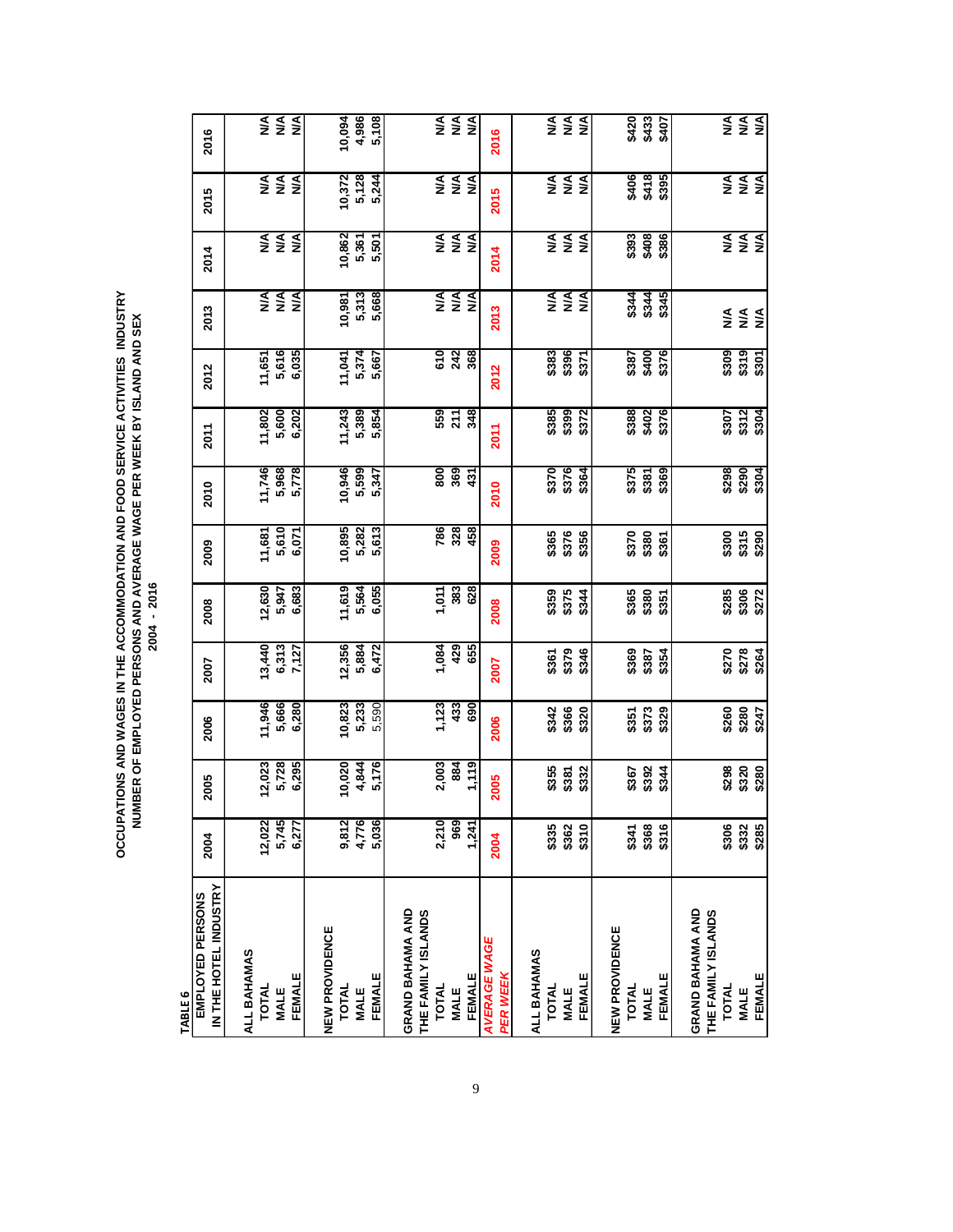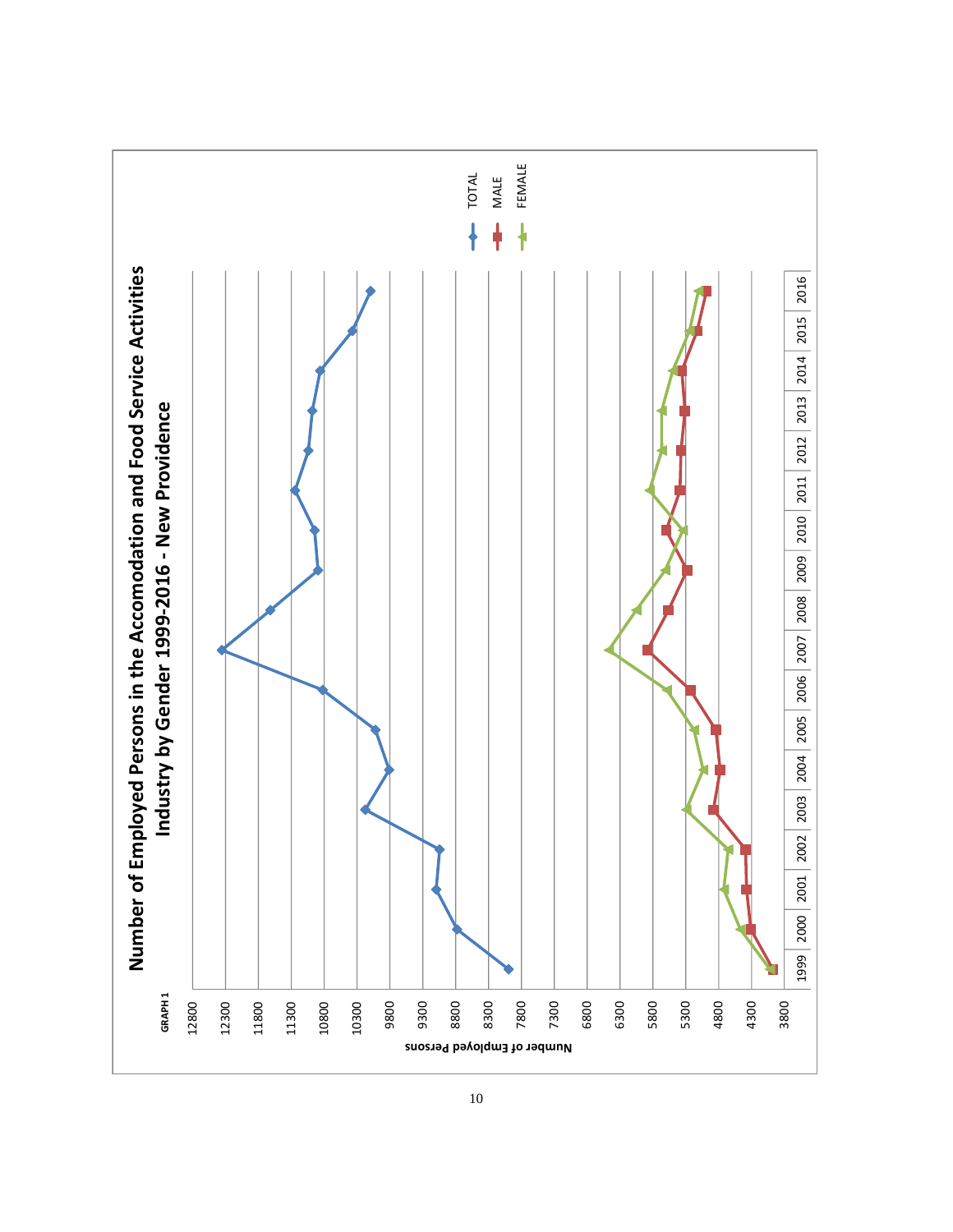